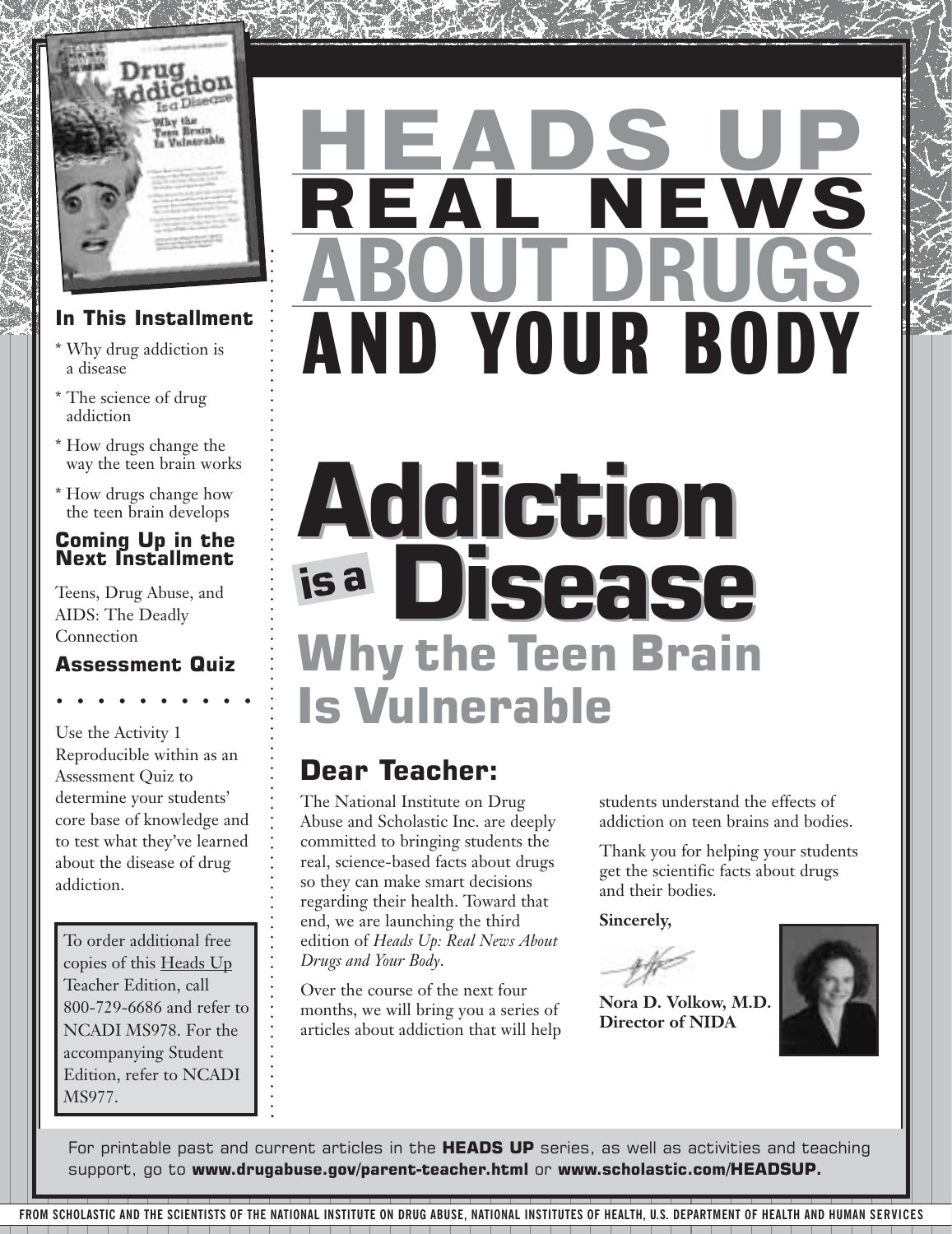**Preparation:** Before displaying the poster, make two photocopies for each student of the Activity 1 Reproducible "How Much Do You Know About Drug Addiction?" (page 3). Then make one photocopy for each student of the Activity 2 Reproducible "Drug Abuse Affects Decision Making" (page 4).

### **Lesson 1: Heads Up: How Much Do You Know About Drug Addiction?**

**OBJECTIVE** To test students' self-knowledge about drug addiction before and after reading the article

### **NATIONAL SCIENCE EDUCATION STANDARDS**

Life Science; Science in Personal and Social Perspective

### **WHAT YOU WILL DO**

- Before the lesson begins, ask students, "What do you know about drug addiction?" and "What do you think happens to a person's brain when they are addicted to drugs?" Give students time for discussion.
- Tell students you are going to find out what they really know about drug addiction.

Distribute copies of Student Activity Reproducible 1. Tell students to write their name on the paper, date it, label the paper #1, and answer the questions. Collect the papers when they are done.

- Have students silently read the article, "Drug Addiction Is a Disease." When they have finished, begin a discussion by asking the following: How would you define addiction? Why is addiction a disease? What do drugs do to the teen brain?
- After the discussion, tell students you are going to find out if they know more about drug addiction and their

bodies than they did before. Distribute a second copy of Student Activity Reproducible 1. Tell students to write their name on the paper, date it, label the paper #2, and answer the questions. After students are done, collect the papers and score their answers.

• Wrap up the lesson by asking students: "Why are drugs dangerous?" and "What can you do to prevent drug abuse?"

#### **ANSWERS TO REPRODUCIBLE QUIZ ON PAGE 3:**

1. d; 2. d; 3. d; 4. a; 5. b; 6. c; 7. a; 8. a; 9. c; 10. b.

### **Lesson 2: Heads Up: Drug Abuse Affects Decision Making**

**OBJECTIVE** Students use scientific data to draw their own conclusions about the effects of drug use on the brain

### **NATIONAL SCIENCE EDUCATION STANDARDS**

Science as Inquiry; Science in Personal and Social Perspective

### **WHAT YOU WILL DO**

2

• Tell students that scientists have long known that drugs damage the brain's limbic system. Now, scientists are discovering that drug abuse also harms other parts of the brain. Ask students what parts of the brain they know about and what might happen if

these parts were damaged.

- Have students define the word *hypothesis*. If necessary, explain that a hypothesis is a scientific word for an assumption. Scientists come up with a hypothesis, then do experiments to prove the hypothesis true or false.
- Tell students they are going to look at a real scientific study. The study tests the hypothesis that drug abusers make poor decisions because the drugs have damaged their prefrontal cortex.
- Distribute Student Activity Reproducible 2. Have students complete it.

• Wrap up the lesson by asking students: "Why do you think it is important to do research studies?" and "What kind of study about drugs and the body would you do?"

#### **ANSWERS TO REPRODUCIBLE QUESTIONS ON PAGE 4:**

1. Group A (drug abusers) and Group B (brain damaged) were most alike. The most different were Group B (brain damaged) and Group C (healthy). 2. People who abused drugs made decisions similar to those of people with brain damage. 3. Yes.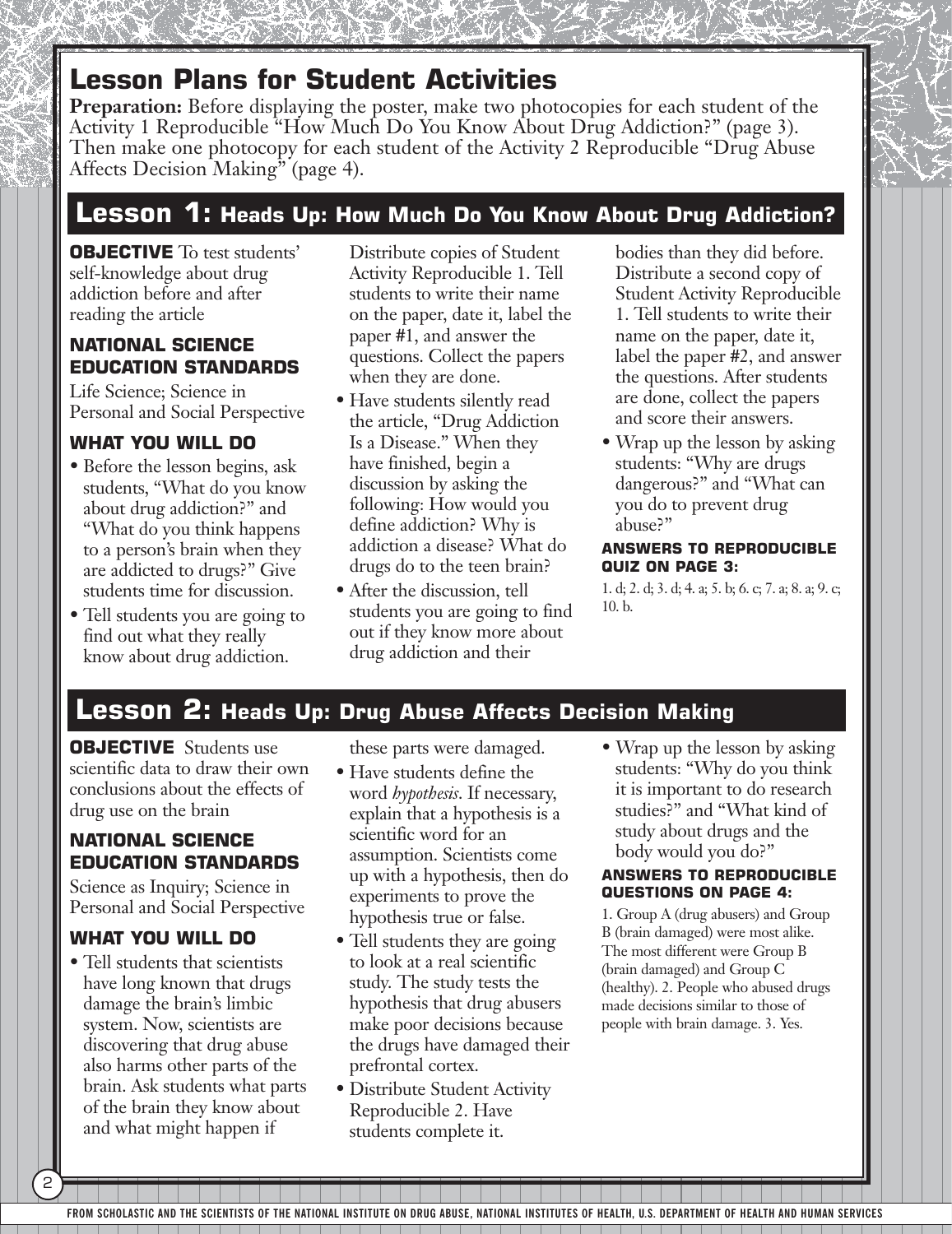

**How Much Do You** 

**Know About Drug Addiction?**

**Answer the questions below to find out what you know about drugs and drug addiction.**

**Name** Date

### **1. Drug addiction is best defined as:**

- **a.** a bad habit.
- **b.** a disease that is characterized by occasional drug use that temporarily changes a person's behavior.
- **c.** a disease that is characterized by the controlled use of drugs.
- **d.** a disease that is characterized by an uncontrollable, compulsive urge to seek and use drugs.

### **2. Teenagers' brains are:**

- **a.** the same as adult brains.
- **b.** the same as adult brains with the exception of the parietal lobes, which are still forming.
- **c.** completely formed.
- **d.** different from adult brains.

### **3. The part of the brain in which emotional reactions are created is called:**

- **a.** the cerebellum.
- **b.** the parietal lobes.
- **c.** the prefrontal cortex.
- **d.** the limbic system.

### **4. The part of the brain that adults use to make long-term plans and decisions is called:**

- **a.** the prefrontal cortex.
- **b.** the parietal lobes.
- **c.** the cerebellum.
- **d.** the limbic system.

### **5. Most drugs of abuse act on:**

- **a.** the parietal lobes.
- **b.** the limbic system.
- **c.** the cerebellum.
- **d.** the prefrontal cortex.

### **6. Drugs interfere with:**

- **a.** the ability of the brain to produce white matter.
- **b.** the ability of the brain to use white blood cells.
- **c.** the chemical communication between brain cells.
- **d.** the ability of brain cells to use hemoglobin.

### **7. When teens smoke cigarettes, they:**

- **a.** become addicted to nicotine more quickly than adults.
- **b.** are not affected by nicotine.
- **c.** become addicted to nicotine at the same rate as adults.

**d.** become addicted to nicotine less quickly than adults.

**STUDENT ACTIVITY REPRODUCIBLE 1**

### **8. Most adults who are addicted to drugs started using them:**

- **a.** when they were teenagers.
- **b.** as adults at parties.
- **c.** in their early twenties.
- **d.** as adults, who use drugs to relax.

### **9. Dopamine is:**

- **a.** a type of white matter in the brain that receives messages in the cerebrum.
- **b.** a natural chemical in the brain that carries messages in the parietal lobes.
- **c.** a natural chemical in the brain that carries messages in the limbic system.
- **d.** a type of gray matter in the brain that receives messages in the parietal lobes.

### **10. In teenagers, drug use interferes with:**

- **a.** bone formation.
- **b.** normal brain development.
- **c.** the ability to use the parietal lobes for decision making.
- **d.** the quadriceps muscles.

3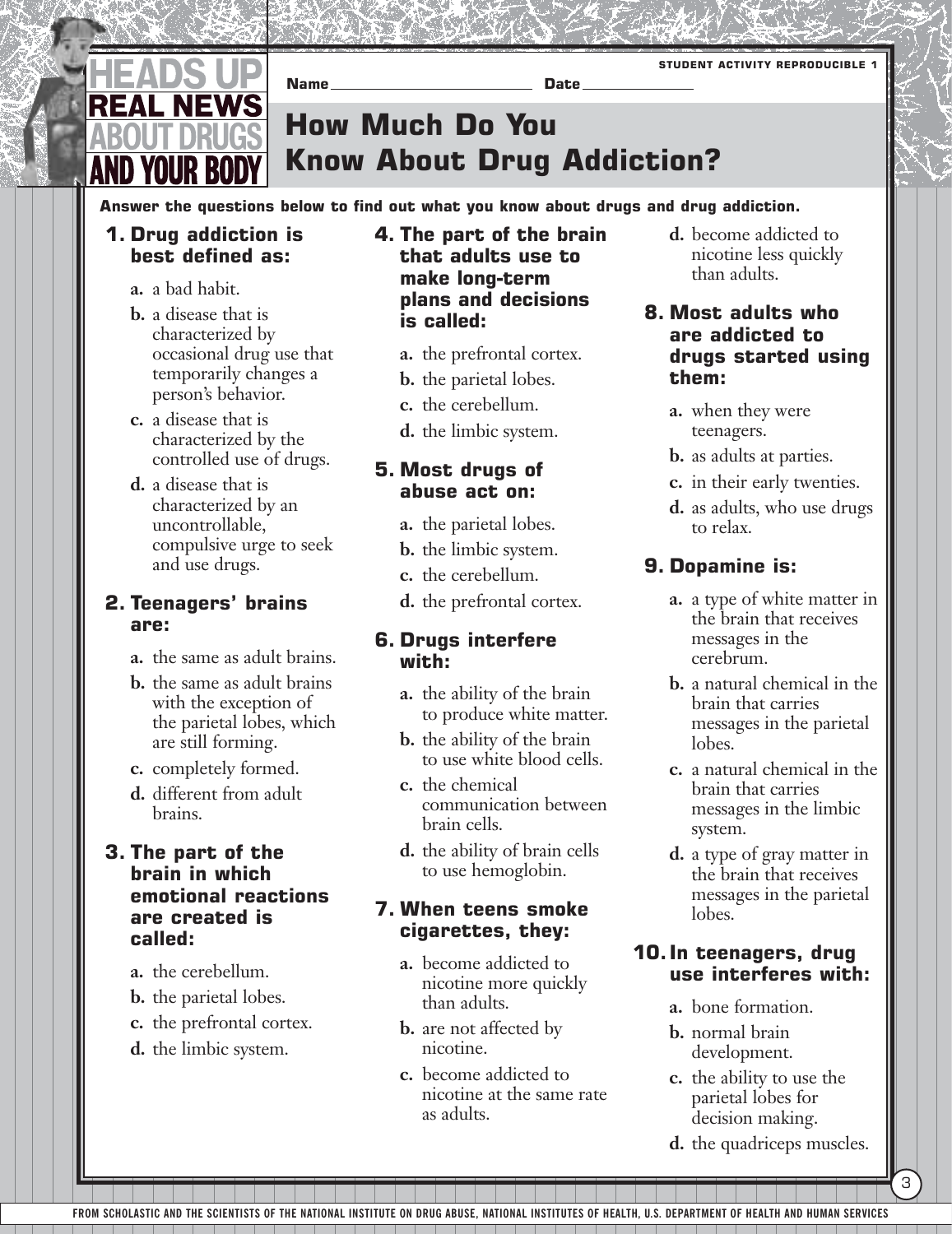

**Drug Abuse Affects Decision Making**

One puzzling symptom displayed by individuals addicted to drugs is their decision to continue abusing drugs, even when there are harmful consequences to themselves and others. At the University of Iowa in 1999, Dr. Antoine Bechara and his fellow scientists created an experiment to find out more about why this happens. In the activity below, read about the experiment they conducted and its results, then draw conclusions about what was discovered.

**Name Date**

### **The Bechara Card Task Experiment**

**Question:** Does drug use interfere with people's ability to make decisions that will benefit them in the long term?

**Hypothesis:** Some drug users make poor decisions because the drugs have damaged a part of their brain known as the *prefrontal cortex*.

**Brief Description of Experiment:** Three groups (A, B, and C) played a computerized card game three times. Group A consisted of 46 people who had abused drugs; Group B consisted of 10 people who had prefrontal cortex damage from an injury or a disease; Group C consisted of 49 healthy people who had never abused drugs or had a brain injury or disease.

The card game was designed so that participants had to make decisions involving short-term benefits and long-term consequences. Researchers assessed players' decisions as they made selections from four decks of cards. The object of the game was to accumulate the most points. Two decks of cards represented short-term benefits: the cards had high

point value in the short term, but little or no value over the long term. The other two decks represented long-term benefits: the cards had low point value in the short term, but gained more points over the long term. For example, if a player chose a card from Deck A, getting a 100-point short-term gain, but a 200 point long-term loss, the player could decide to choose the next card from Deck B, which may have only a 10 point short-term gain, but a 100-point long-term gain. As players chose cards, it became apparent that to accumulate the highest possible number of points, players had to make decisions that benefited them in the long term. To accumulate the most points, players had to ignore the short-term benefit decks of cards, and choose cards from the long-term benefit decks.

**STUDENT ACTIVITY REPRODUCIBLE 2**



Now that you have read the experiment and studied the results, answer these questions. Write your answers on the back of this page.

**1. Which groups were most alike? Which groups were least alike?**

4

**2. What conclusions can you draw from these results?**

### **3. Does the hypothesis seem correct?**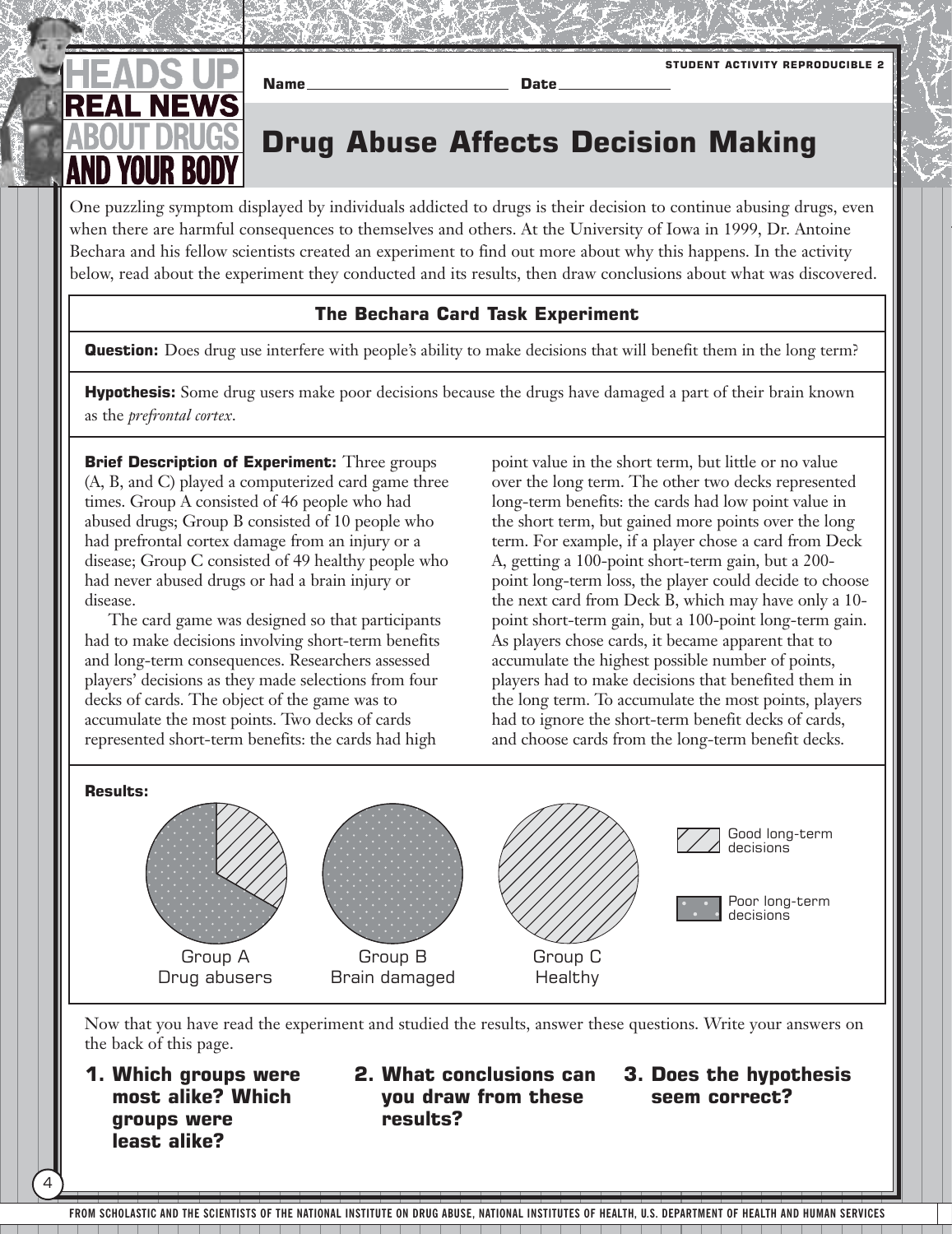# **Drug Abuse and AIDS: How Young People Are at Risk**



**In This Installment** 

**REAL NEWS** 

**AND YOUR BODY** 

- How Drug Abuse Increases the Risk of HIV and Hepatitis C
- The Science of Blood-borne Diseases
- How Drugs Weaken the Immune System
- Connections to Real-World Behavior

### **Coming Up in Future Installments**

- Methamphetamine, Prescription Drugs, and Inhalants
- The Link Between Addiction and Obesity

### **Assessment Guide**

Use the Activity 1 Reproducible within as an Assessment Quiz to determine your students' core base of knowledge and to test what they've learned about drug abuse and AIDS.

—A message from Dr. Nora D. Volkow, Director of NIDA

### **Dear Teacher:**

More than ever before, teens today are at risk for the deadly blood-borne illnesses AIDS and hepatitis C. We know for a fact that drug abuse is the single largest factor driving this troubling trend.



How is that so? We have long understood that blood-borne viruses are spread by behaviors related to drug use, such as sharing contaminated needles. In addition, research indicates that many drugs of abuse can affect judgment, which means that teens under the influence of drugs are more at risk for behaviors that can lead to the transmission of blood-borne viruses. Perhaps even more disturbing, though, is another fact also at play: Drug abuse causes long-term changes to the parts of the brain responsible for decision making.

In this installment of **HEADS UP: Real News About Drugs and Your Body,** we give students the facts about the connection between teen drug abuse and blood-borne illnesses. We also explain the science of AIDS and hepatitis C and show how research is illuminating new ways to fight and understand these diseases *and* the disease of addiction. Finally, we remind students that when they are armed with information that will enable them to make smart choices, they are in a unique position to fight the spread of HIV and hepatitis C creating a safer world for themselves and their peers.

Thank you for bringing this enormously important scientific information to your students. You are truly a key player in the fight against addiction and disease.

5

Sincerely,

Nora D. Volkow, M.D. Director of NIDA

For printable past and current articles in the **HEADS UP** series, as well as activities and teaching support, go to **www.drugabuse.gov/parent-teacher.html** or **www.scholastic.com/HEADSUP.**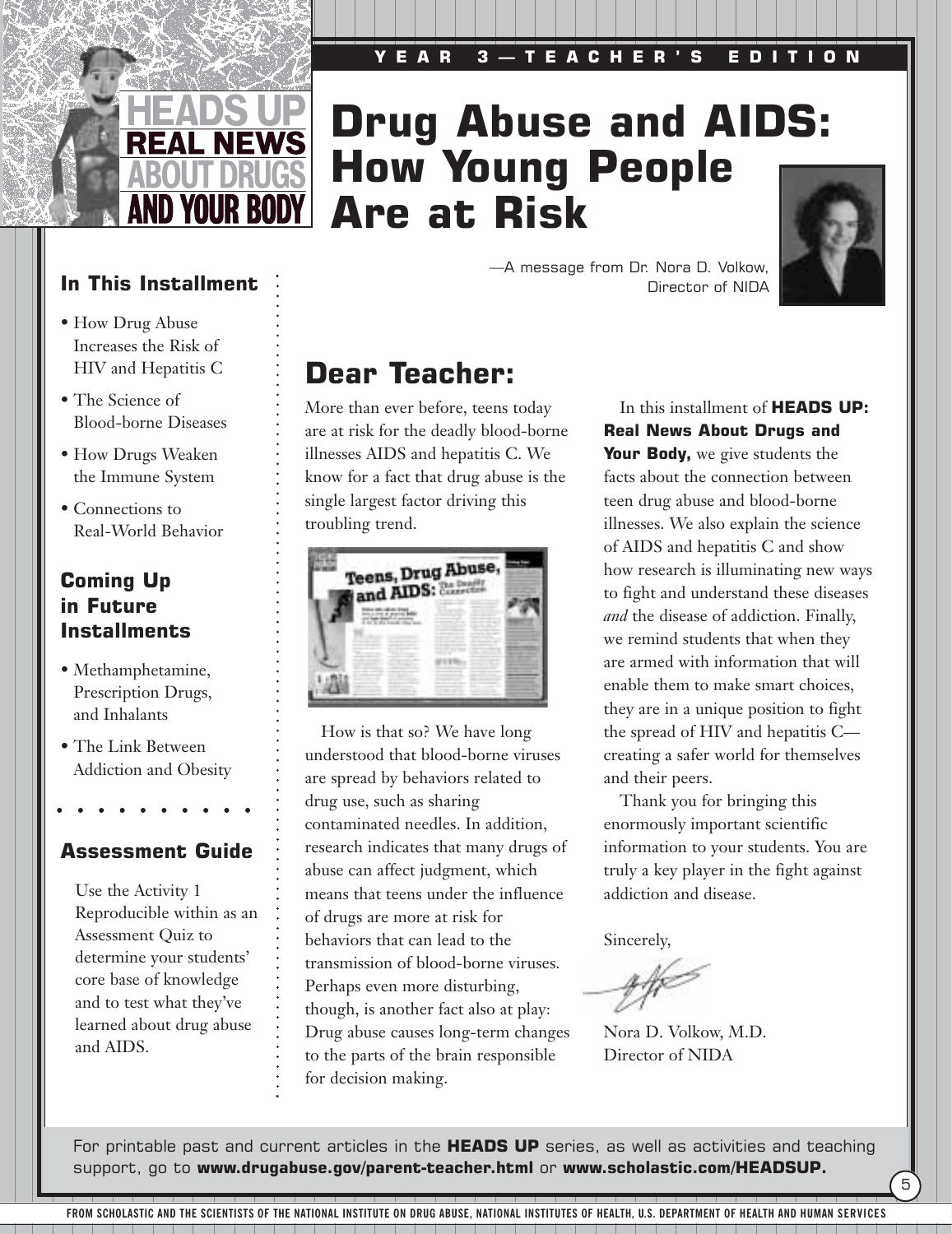**Preparation:** Before beginning the lessons, make two photocopies for each student of Activity 1 Reproducible "What Do You Know About Teens, Drugs, and Disease?" (page 7) and one copy for each student of Activity 2 Reproducible "Heads Up: The Rising HIV Rates Among Girls and Women" (page 8).

### **Lesson 1: What Do You Know About Teens, Drugs, and Disease?**

**OBJECTIVE** To educate students about the connection between drug abuse and bloodborne illnesses, and to test their knowledge of the topic before and after they read the article

### **NATIONAL SCIENCE EDUCATION STANDARDS**

Life Science; Science in Personal and Social Perspective

### **WHAT YOU WILL DO**

- Before the lesson begins, hold a class discussion based on these questions: "What do you know about AIDS and hepatitis C?" "What do you think puts people at risk for these diseases?" "How might drug abuse be involved?"
- Tell students they are going to see how much they know about HIV, hepatitis C, and the drugabuse connection. Distribute copies of Student Activity Reproducible 1. Tell students to write their names on the paper and label it No. 1. Then have them answer the questions. Collect and grade the papers.
- Have students read the article, **"Heads Up: Teens, Drug Abuse, and AIDS: The Deadly Connection."** Next, hold a discussion based on these questions: How are HIV and hepatitis C transmitted? Are teens at risk? How does drug use help spread these diseases?
- Next, tell students it's time to see how much they've increased their knowledge. Give them a second copy of Student Activity Reproducible 1. Tell them to write their names on the paper and label it No. 2. When students have finished, collect the papers and score them.
- Wrap up the lesson by discussing how students can protect themselves and their friends from AIDS and hepatitis C.

#### **ANSWERS TO REPRODUCIBLE QUIZ ON PAGE 7:**

1. c; 2. d; 3. d; 4. a; 5. c; 6. b; 7. d; 8. a; 9. c; 10. b.

### **Lesson 2: Heads Up: The Rising HIV Rates Among Girls and Women**

**OBJECTIVE** Students use scientific data to analyze and draw conclusions about the effects of the worldwide AIDS epidemic on women.

### **NATIONAL SCIENCE EDUCATION STANDARDS**

Science as Inquiry; Science in Personal and Social Perspective

### **WHAT YOU WILL DO**

6

• Tell students that an *epidemiologist* is a scientist who studies epidemics. Explain that one important way these scientists learn about epidemics is by examining data that show who is developing a particular illness. Studying these statistics

and the way they change over time helps scientists figure out the best ways to fight epidemics. Generate discussion by asking students: "Why does knowing who gets a disease help epidemiologists formulate plans to fight the illness?"

- Tell students they are now going to look at a table. The table compares the number of HIV infections among girls and women in 10 regions of the world in 2002 and 2004.
- Distribute Reproducible 2. Have students complete the reproducible.

• Wrap up the lesson by asking students: "Why does looking at statistics on a table or graph make it easier to see patterns?" and "What other information and statistics would help AIDS policy-makers figure out how to fight the epidemic?"

#### **ANSWERS TO REPRODUCIBLE QUESTIONS ON PAGE 8:**

1. Sub-Saharan Africa, North Africa and the Middle East, and the Caribbean; 2. South and Southeast Asia; 3. Answers will vary, but may include "Increase AIDS-education programs for young women" and "Institute programs to fight sex discrimination and empower women."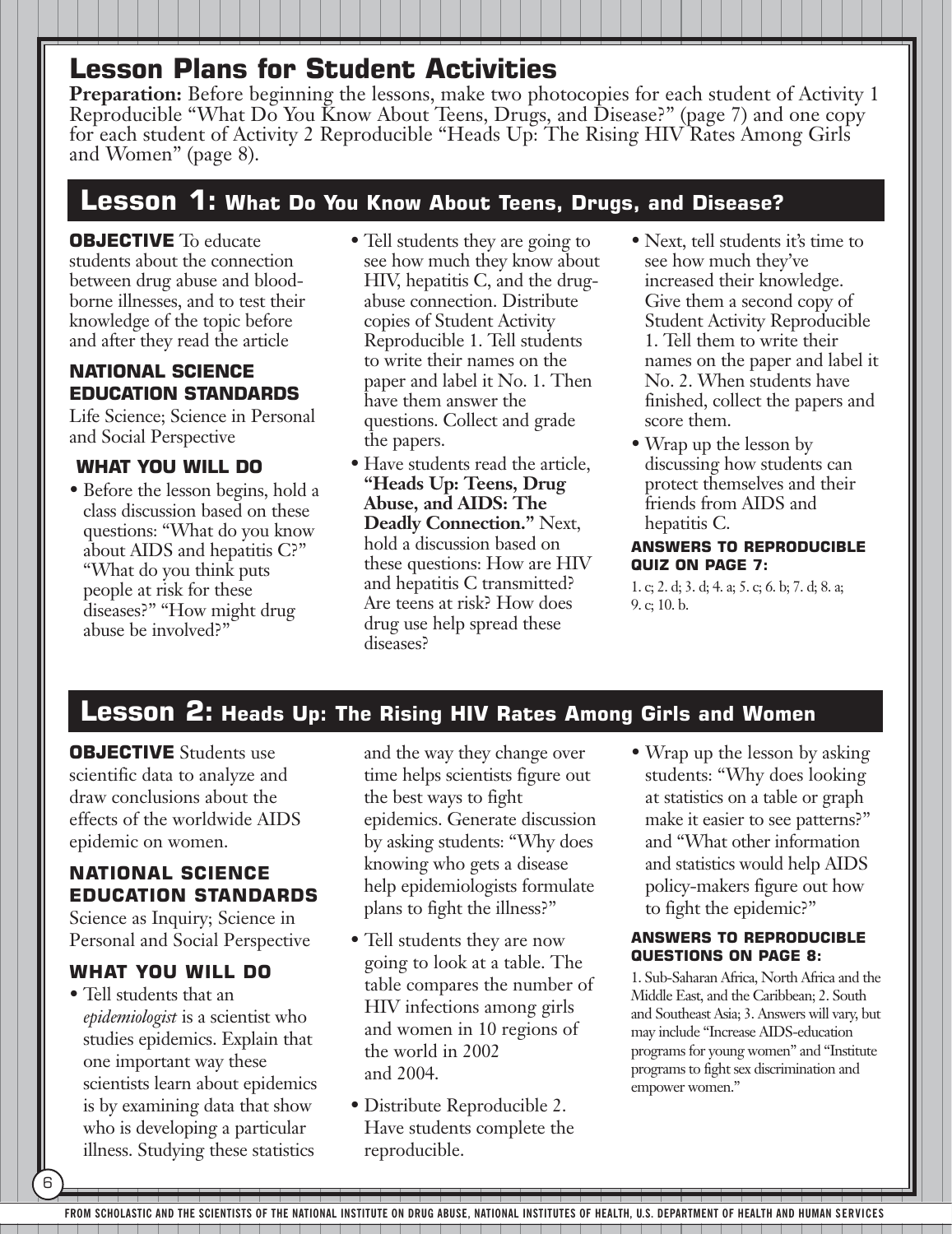**STUDENT ACTIVITY REPRODUCIBLE 1**

#### **What Do You Know About Teens,**  HEADS UP **REAL NEWS Drugs, and Disease? BOUT DRUG** AND YOUR BODY

**Test your knowledge about how drug abuse is linked to AIDS, HIV (the virus that causes AIDS), and hepatitis C. Answer the questions below.** 

**1.Next year, people between the ages of 13 and 25 will account for what portion of new HIV infections?**

- a. one tenth.
- b. one quarter.
- c. one sixth.
- d. all.

#### **2. How many people have died from AIDS since the epidemic began?**

- a. 20,000.
- b. 200,000.
- c. 2 million.
- d. 20 million.

### **3.What does hepatitis C have in common with HIV?**

- a. It is transmitted through contact with infected blood or other body fluids.
- b. It is caused by a virus.
- c. A person can spread the disease and not even know he or she has it.
- d. all of the above.

### **4.Which of the following is NOT a reason that drug addiction increases a person's risk of getting HIV and hepatitis C?**

a. The drugs themselves are often contaminated with these viruses.

- b. Drug addiction harms a person's decision-making ability.
- c. Drug use can weaken a person's ability to fight off infection.
- d. Drug addicts tend to follow riskier sexual practices, making it more likely they'll come into contact with the viruses.

### **5.What part of the body does hepatitis C affect?**

- a. the brain.
- b. the immune system.
- c. the liver.
- d. the kidneys.

### **6. AIDS destroys the body's immune system, which is responsible for:**

- a. digesting food.
- b. fighting disease.
- c. the aging process.
- d. growth.

#### **7. AIDS researchers have found:**

- a. a cure for AIDS.
- b. a vaccine to protect against AIDS.
- c. a cure and a vaccine.
- d. no cure and no vaccine.

### **18. The main way injection-drug abusers spread AIDS and hepatitis C is by:**

- a. sharing contaminated drug-injection equipment.
- b. sneezing and coughing while using drugs.
- c. selling contaminated drugs.
- d. inhaling drugs.

#### **19. Drug abuse harms a part of the brain important in long-term decision making. It is:**

- a. the cerebellum.
- b. the brain stem.
- c. the prefrontal cortex.
- d. the occipital lobe.

### **10. Drug abusers can lower their risk of getting AIDS or hepatitis C by:**

- a. getting extra sleep.
- b. starting a drug treatment program.

7

- c. taking vitamins.
- d. switching drugs.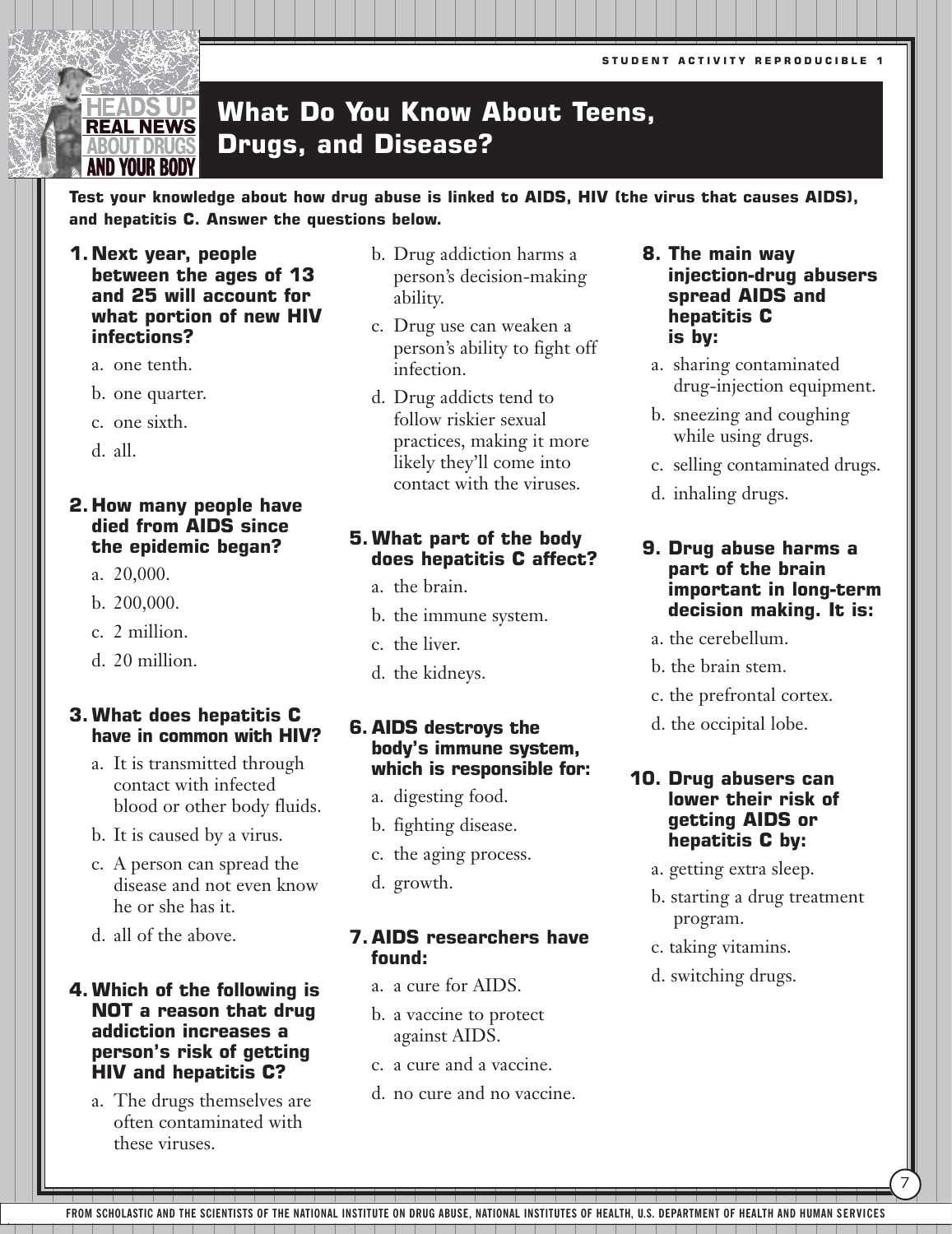### EADS UP **REAL NEWS BOUT DRUG** AND YOUR BOD

### **Heads Up: The Rising HIV Rates Among Girls and Women**

December 1 was World AIDS Day. The theme was *Women, Girls, HIV, and AIDS*. This theme was chosen because epidemiologists studying the disease are finding that females don't have the same access to AIDS prevention and treatment services as men. In order to understand how AIDS is affecting women, epidemiologists study data showing how the infection rates change over time. The table below presents some recent data. Look at the table, then answer the questions.

### **How to Fight AIDS in Women**

**Question:** What regions of the world are most in need of increased HIV/AIDS services for women? What kinds of services are needed?

**Background Information for Data Interpretation:** The worldwide AIDS epidemic is affecting females in increasing numbers, especially young women and girls. Even so, a recent UNICEF survey found that up to half of young women in countries where AIDS has a high prevalence did not know the basic facts about AIDS. In addition to a lack of education,

researchers say discrimination against women also puts females at risk. Why? Most women and girls get HIV from sex partners who practice high-risk behavior (drug taking and unprotected sex). In many parts of the world, discrimination makes it impossible for women to speak out against the men who endanger them.

| <b>Region</b>                   | 2002 Number of<br><b>Girls and Women</b><br><b>Living with HIV</b><br>$(15 - 49)^{*}$ | 2004 Number of<br><b>Girls and Women</b><br><b>Living with HIV</b><br>$(15 - 49)^{*}$ | <b>2002 Total</b><br><b>Adults Living</b><br>with $HIV^*$ | 2004 Total<br><b>Adults Living</b><br>with HIV* |
|---------------------------------|---------------------------------------------------------------------------------------|---------------------------------------------------------------------------------------|-----------------------------------------------------------|-------------------------------------------------|
| Caribbean                       | 190,000                                                                               | 210,000                                                                               | 388,000                                                   | 429,000                                         |
| East Asia                       | 160,000                                                                               | 250,000                                                                               | 760,000                                                   | 1,100,000                                       |
| Eastern Europe and Central Asia | 330,000                                                                               | 490,000                                                                               | 1,000,000                                                 | 1,400,000                                       |
| Latin America                   | 520,000                                                                               | 610,000                                                                               | 1,500,000                                                 | 1,700,000                                       |
| North Africa and Middle East    | 200,000                                                                               | 250,000                                                                               | 420,000                                                   | 520,000                                         |
| North America                   | 240,000                                                                               | 260,000                                                                               | 960,000                                                   | 1,000,000                                       |
| Oceania                         | 5,000                                                                                 | 7,100                                                                                 | 28,000                                                    | 34,000                                          |
| South and Southeast Asia        | 1,800,000                                                                             | 2,100,000                                                                             | 6,400,000                                                 | 7,000,000                                       |
| Sub-Saharan Africa              | 12,800,000                                                                            | 13,300,000                                                                            | 22,500,000                                                | 23,300,000                                      |
| Western and Central Europe      | 150,000                                                                               | 160,000                                                                               | 600,000                                                   | 640,000                                         |
| Total*                          | 16,400,000                                                                            | 17,600,000                                                                            | 34,200,000                                                | 37,400,000                                      |
| *All numbers are estimates.     |                                                                                       |                                                                                       |                                                           |                                                 |

Now that you have examined the data and considered it in light of the background information, answer these questions. Write your answers on the back of this page.

**1. In what three regions are women most affected by HIV, as a percentage of the population of adults living with HIV?**

8

- **2. In what region is the HIV infection rate among women growing the fastest, as a percentage of the population of adults living with HIV?**
- **3. If you were in charge of world AIDS policy, what would you do to slow the spread of the disease among girls and women?**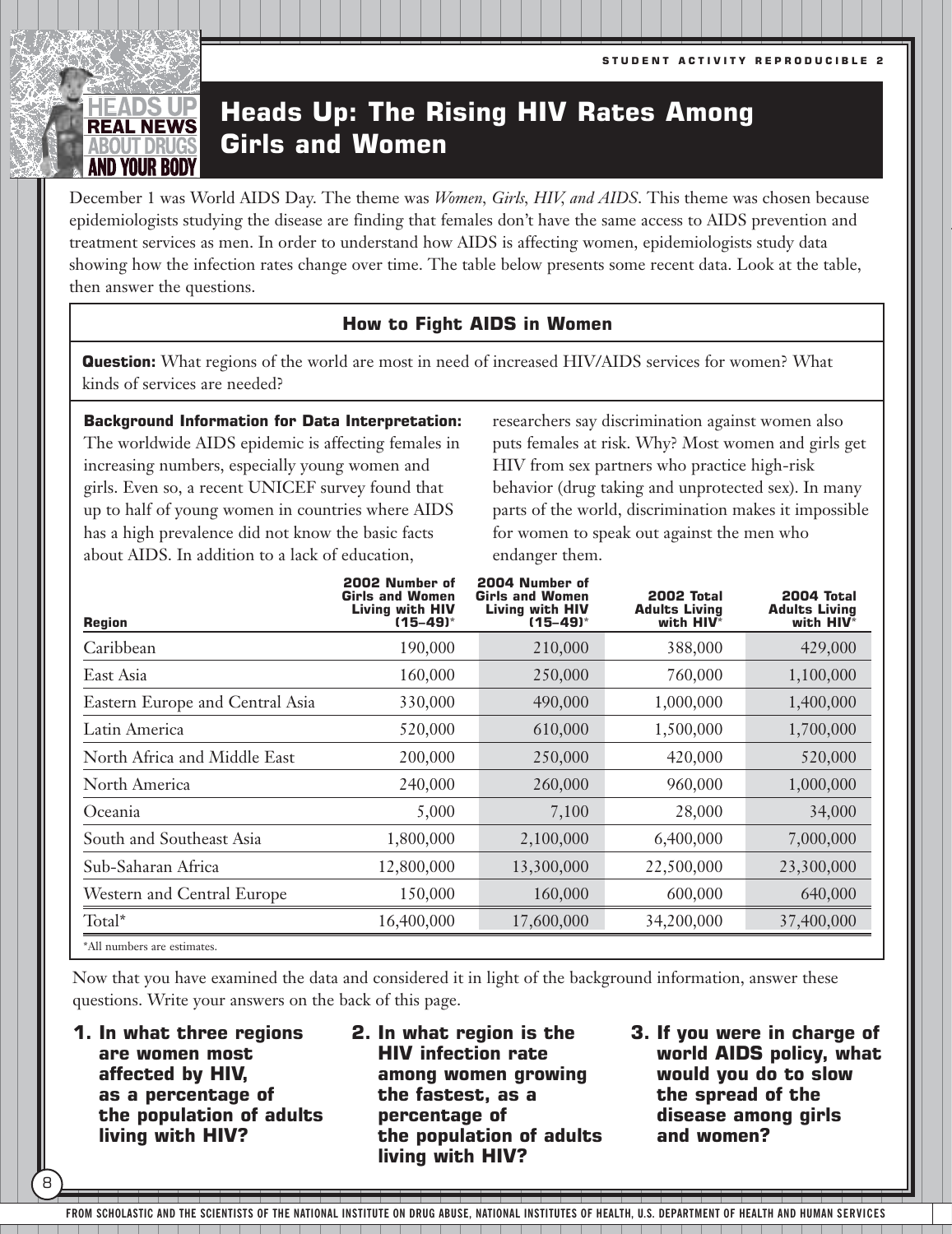### **YEAR 3—TEACHER'S EDITION**



## **Trends in Teen Drug Use: Good News and Bad News**



**In This Installment** 

- Good News: Drug Use by Teens Is on the Decline
- Bad News: The Use of Some Drugs Is on the Rise
- The Dangers of Inhalants, Vicodin, and OxyContin
- How Scientists Analyze and Predict Teen Drug Use Trends

### **Coming Up:**

• New Discoveries About the Brain and Addiction

### **Assessment Guide**

Use the Activity 1 Reproducible within as an Assessment Quiz to determine your students' core base of knowledge and to test what they've learned about abuse of inhalants and prescription drugs.

Director of NIDA

— A message from Dr. Nora Volkow,

### **Dear Teacher:**

There's both good and bad news about teens and drug abuse. The latest numbers are in from NIDA's annual "Monitoring the Future" survey, and they show that in the past three years there's been a record-

| <b>Shuse of Inhalants</b><br>and Prescription<br>Drugs: |  |  |
|---------------------------------------------------------|--|--|
|                                                         |  |  |

setting 17 percent drop in illicit drug use by students in the 8th, 10th, and 12th grades combined. This finding provides satisfying proof that efforts—by a wide range of agencies and individuals, including teachers like you—are paying off to educate teens about the risks of drug use and the disease of addiction.

Now for the bad news. The survey also found that the use of inhalants (household products, such as markers and paint thinner, whose fumes users inhale to achieve a high) has climbed among 8th-graders for the second year in a row. Also, although abuse rates for two prescription painkillers—

Vicodin® and OxyContin®—are stable, they remain high.

In this year's third installment of *Heads Up,* we present students with these findings and arm them with science-based facts about the truly frightening risks of abusing inhalants and prescription painkillers.

Research supported by NIDA has shown that students who are exposed to research-based prevention programs have lower rates of future drug use and other risky behaviors than students who aren't. With *Heads Up,* and our many other efforts, we at NIDA are working toward the day when students across the country understand the facts so well that each and every one decides not to try drugs—NOT EVEN ONCE.

Thank you for being a critical part of the battle against drug abuse and addiction among our youth—an increasingly successful effort. You are truly saving lives.

Sincerely,

Nora D. Volkow, M.D. Director of NIDA

For printable past and current articles in the **HEADS UP** series, as well as activities and teaching support, go to **www.drugabuse.gov/parent-teacher.html** or **www.scholastic.com/HEADSUP.**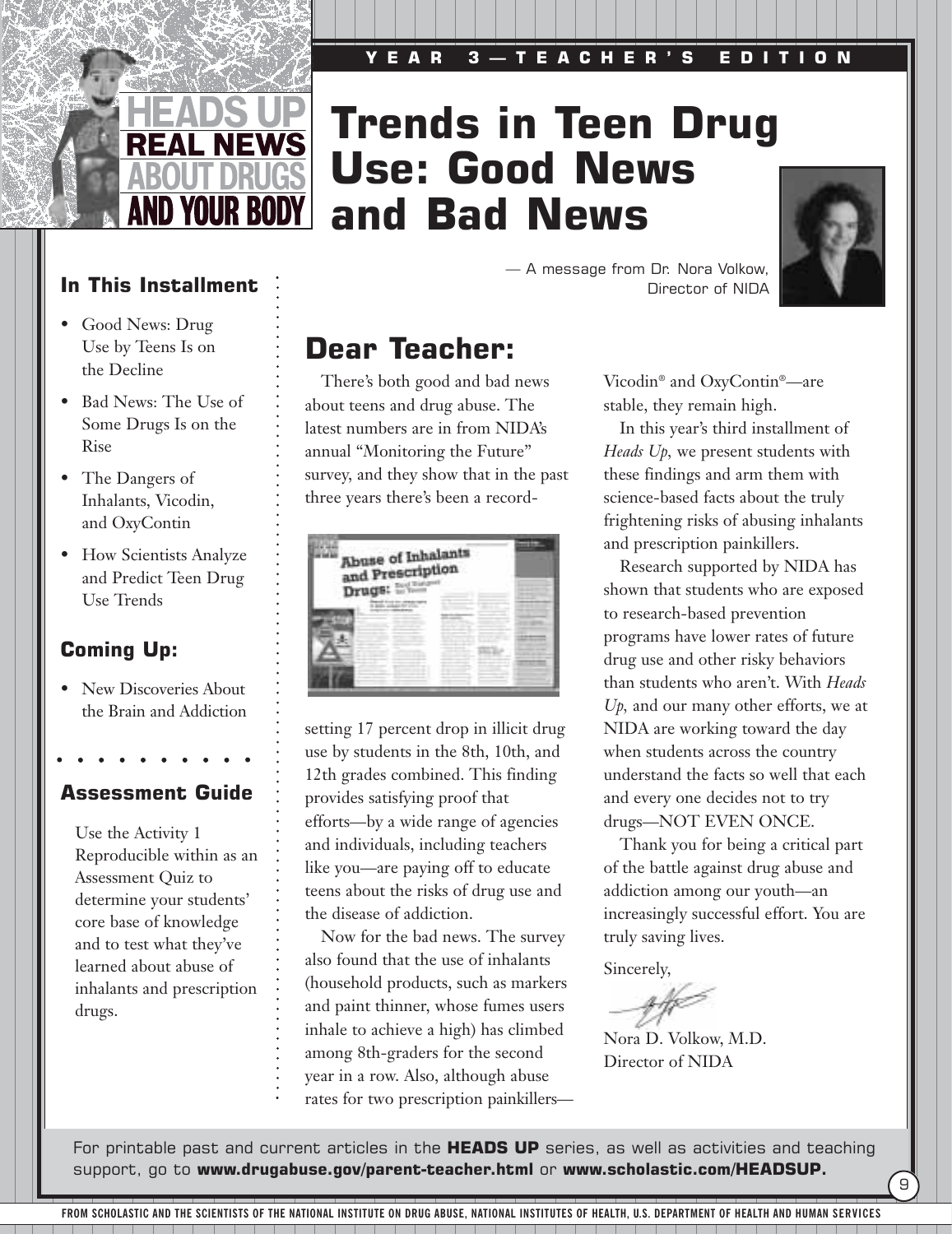**Preparation:** Before beginning the lessons, make two photocopies for each student of Activity 1 Reproducible "What Do You Know About Teen Drug Trends?" (page 11) as a pre-and post-assessment quiz and one copy for each student of the Activity 2 Reproducible "How Inhalant Abuse Damages the Brain" (page 12).

### **Lesson 1: What Do You Know About Teen Drug Trends?**

### **OBJECTIVE** Students learn about teen drug use trends and the dangers of drugs whose use is rising among teens or remaining stubbornly high.

### **NATIONAL SCIENCE EDUCATION STANDARDS**

Life Science; Science in Personal and Social Perspective

### **WHAT YOU WILL DO**

- Before the lesson begins, hold a class discussion based on these questions: "Do you think teen drug abuse is rising or falling?" "What's your basis for judgment?" "What do you think causes increases and decreases in the rate of teen drug abuse?"
- Tell students that they are going to determine how much

they know about teen drug use trends and three substances that teens need to be more aware of: Vicodin, OxyContin, and inhalants. Distribute copies of Student Activity Reproducible 1. Tell students to write their names on the paper and label it No. 1. Then have them answer the questions. Collect and grade the papers.

- Have students read the article, **"Abuse of Inhalants and Prescription Drugs: Real Dangers for Teens."** Next, hold a discussion based on these questions: "Why is it important that teens have the facts about inhalants and prescription painkillers?" "What risks do these substances pose?"
- Next, tell students it's time to see how much they've increased their knowledge. Give them a second copy of Student Activity Reproducible 1. Tell them to write their names on the paper and label it No. 2. When students have finished, collect the papers and score them.
- Wrap up by discussing what students can do to keep their community free of abuse of inhalants, prescription drugs, and other drugs.

#### **ANSWERS TO REPRODUCIBLE QUIZ ON PAGE 11:**

1. d; 2. a; 3. d; 4. b; 5. d; 6. d; 7. d; 8. d; 9. a; 10. b.

### **Lesson 2: How Inhalant Abuse Damages the Brain**

**OBJECTIVE** Students use scientific data to draw conclusions about the effects of inhalants on brain functioning.

### **NATIONAL SCIENCE EDUCATION STANDARDS**

Science as Inquiry; Science in Personal and Social Perspective

### **WHAT YOU WILL DO**

- Tell students that new advances in imaging are letting scientists look directly into the living brain to figure out how and why drugs cause brain damage. Ask students how they think this capability has changed research.
- Explain that students will read about an experiment involving magnetic resonance imaging

10

(MRI). Researchers compared the brains of solvent abusers (solvents are a type of inhalant) to the brains of cocaine abusers. The study subjects were also given cognitive tests. The researchers wanted to see how the MRI findings and cognitive test results compared in the two groups. Generate discussion about how such an experiment should be set up to ensure the results are valid. Also, ask students why it's important to learn how particular drugs damage the brain.

• Distribute Student Activity Reproducible 2. Have students complete it.

• Wrap up the lesson by asking students: "What kind of experiment could Dr. Rosenberg conduct to find effective ways of treating solvent abusers?"

#### **ANSWERS TO REPRODUCIBLE QUESTIONS ON PAGE 12:**

1. The area is the white matter. The evidence is that 12 percent of solvent abusers with moderate to severe white matter abnormalities scored an average of 20 percent below the rest of the group on a verbal IQ test. 2. By drawing upon evidence that shows that parts of the brain responsible for behavior are damaged by the solvents.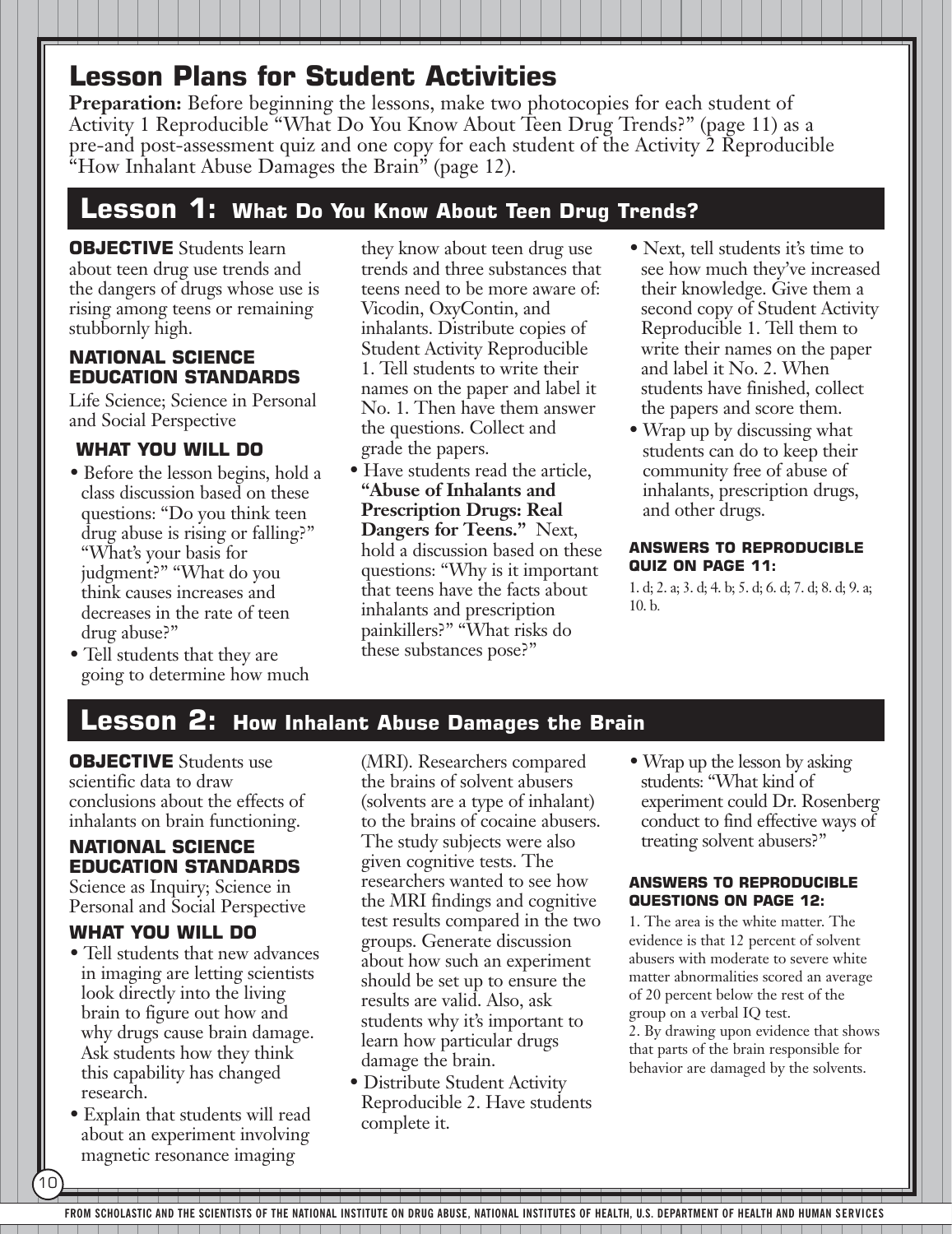#### BOUT DRUG **What Do You Know About Teen Drug Trends?**

**Test your knowledge of teen drug trends, and three substances that present a special risk for teens right now, by answering the questions below.** 

- **1. Between 2001 and 2004, the percentage of teens in grades 8, 10, and 12 who used illicit drugs**
	- a. didn't change

**IEADS UP REAL NEWS** 

- b. rose by 10 percent
- c. fell by 10 percent
- d. fell by 17 percent

### **2. The use of which drug recently increased among 8th-graders?**

- a. inhalants
- b. marijuana
- c. Vicodin
- d. OxyContin

#### **3. The 2004 "Monitoring the Future" study surveyed students in the**

- a. 8th grade
- b. 10th grade
- c. 12th grade
- d. all of the above

### **4. OxyContin and Vicodin are both**

- a. stimulants
- b. opioids
- c. tranquilizers
- d. hallucinogens

### **5. Which part of the body can be harmed by inhalants?**

- a. bone marrow
- b. nerve cells
- c. brain
- d. all of the above

### **6. The active ingredient in many inhalants is**

- a. aplastic anemia
- b. water
- c. perfume
- d. toluene

### **7. Serious health risks, including death, can occur when opiate pain medications are used**

- a. as prescribed
- b. without a prescription
- c. in a form and dosage different from what a doctor prescribes
- d. b and c
- **8. Abuse of opiate pain medication can cause**
	- a. addiction
	- b. death
	- c. slowed or stopped breathing
	- d. all of the above

#### **9. Sudden Sniffing Death is caused by**

- a. inhalants
- b. Vicodin
- c. methamphetamine
- d. a blood-borne virus

### **10. Vicodin and OxyContin are particularly dangerous when taken in combination with**

- a. antibiotics
- b. alcohol
- c. vitamin C
- d. antiviral drugs

11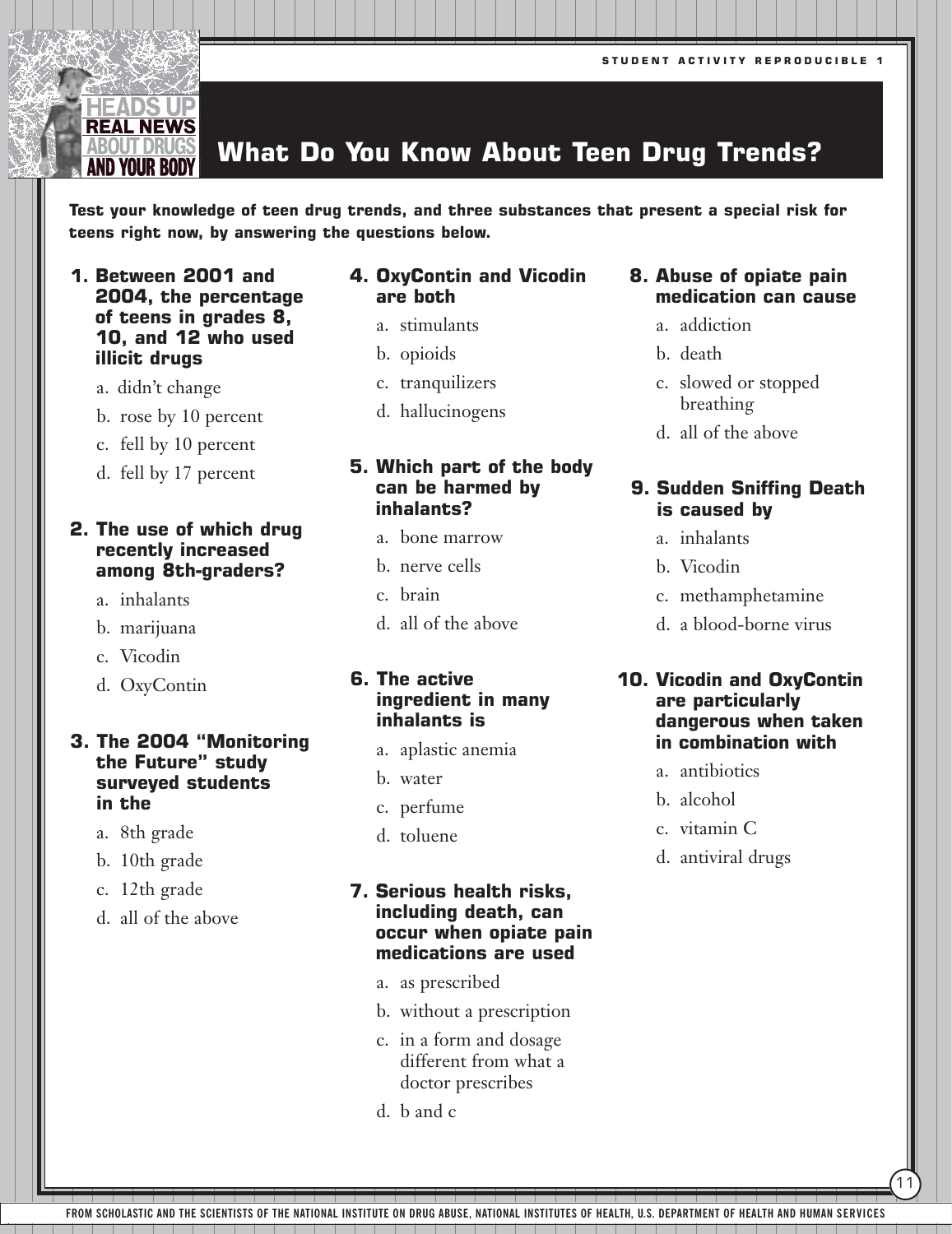

Spray paint, paint thinner, and paint remover. What do they have in common? They are three very dangerous and commonly abused inhalants that contain a solvent called toluene. There is plenty of evidence that solvent abuse leads to brain damage. Many long-term solvent abusers have difficulties with coordination and walking. They also seem to suffer from lowered intelligence. Dr. Neil Rosenberg, a NIDA-sponsored scientist working at the University of Colorado Health Sciences Center, wanted to find out which parts of the brain solvents damage and how the damage correlates with loss of mental functioning. He also wanted to learn how the damage caused by solvents compares to that caused by cocaine.

### **The Experiment: Solvents, Cocaine, and the Brain**

**Key Questions:** How does the brain damage caused by solvents compare with that caused by cocaine? How does the amount of brain damage observed in a solvent abuser correlate with the amount of cognitive functioning lost in a cocaine user?

**Brief Description of Experiment:** Fifty-five long-term solvent abusers took a series of cognitive tests and 50 of them underwent brain magnetic resonance imaging (MRI),

an imaging technique that can detect abnormalities in the brain. At the same time, 61 cocaine abusers took cognitive tests and 51 underwent brain MRIs.

### **Brain Areas Studied with MRI**

**Basal Ganglia, Cerebellum, Pons, and Thalamus:** These regions play a critical role in receiving sensory information from the peripheral nervous system and the spinal cord, and relaying messages throughout the brain that control thinking, learning, movement, and other behaviors.

**White Matter:** White matter is an insulator for nerve fibers, allowing messages to be transmitted faster. It contains lots of neurons that are sheathed in a white fatty insulating protein called myelin.

### **The Results of the Study**

**Cognitive Test Results:** Both groups performed below general population averages on tests that measured short-term memory, delayed recall, and the ability to learn and make associations. Inhalant abusers, however, did worse than cocaine abusers on tests involving the ability to focus attention, plan, solve problems, and control one's behavior.

**Brain MRI Results:** The chart below shows where more frequent brain abnormalities occurred in the brains of solvent abusers than in the brains of cocaine abusers.

**Other Important Findings:** Solvent abusers also had more severe abnormalities in brain white matter. The solvent abusers who had more white matter abnormalities tended to have the greatest cognitive impairment. For example, 12 percent of solvent abusers who had moderate to severe white matter abnormalities (the worst damage found) scored an average of 20 percent below the rest of the group in the study on a verbal IQ test.



**Inhalant and Cocaine Abusers with Subcortical Abnormalities, by Brain Region Affected**

Read about the experiment and think about how the results work together to answer the study's initial questions. When you're finished, answer these questions. Write your answers on the back of this page.

**1. The study shows that damage in a particular brain area plays a role in cognitive damage among solvent abusers. What is the area? What is the evidence?** 

12

**2. Dr. Rosenberg notes that his results show solvent abusers may be unable to "control their behavior and perceive problems associated with their substance abuse." How did he draw that conclusion?**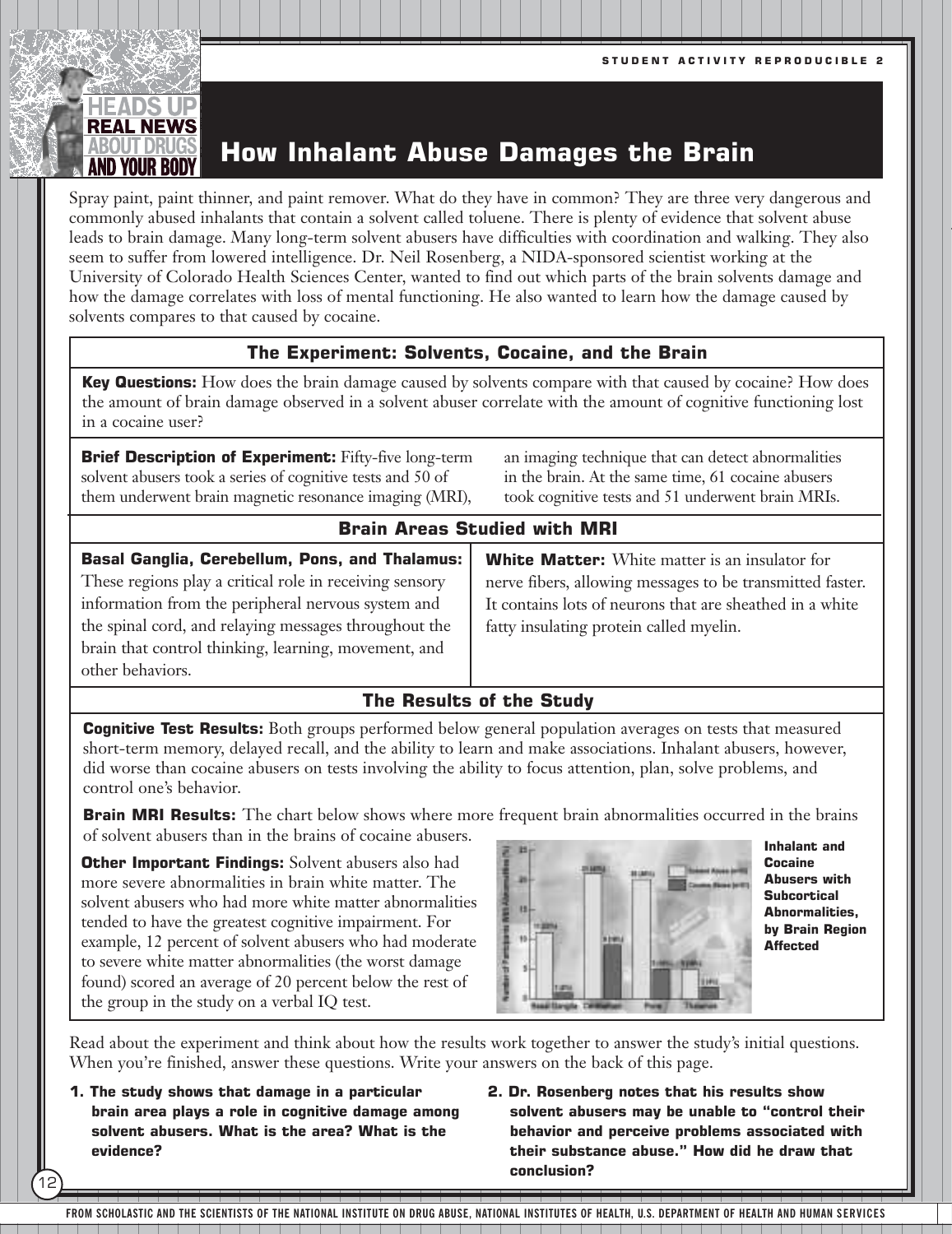### **YEAR 3—TEACHER'S EDITION**



## **Obesity and Drug Addiction: Key Teen Health Issues**



13

—A message from Dr. Nora D. Volkow, Director of NIDA



- The Proportion of Overweight Teens Has Tripled Since 1980
- NIDA Scientists Have Uncovered a Link Between Obesity and Drug Addiction
- How Students Can Protect Themselves from Obesity and Drug Addiction
- The Facts About Being Obese

### **Assessment Guide**

Use the Activity 1 Reproducible within as an Assessment Quiz to determine your students' core base of knowledge and to test what they've learned about obesity and drug addiction.

### **Dear Teacher:**

As someone who sees adolescents every day, you are no doubt concerned that the number of teens battling health-threatening weight problems is growing. What you may not realize is that NIDA researchers are discovering fascinating connections between obesity and another key teen health issue: drug addiction.



Amazingly, drug abusers and those who suffer from obesity appear to have a similarity in brain chemistry that seems partly responsible for these compulsive behaviors.

The common link is the neurotransmitter dopamine, the brain chemical responsible for stimulating feelings of pleasure. This year's fourth and final installment of *Heads Up* discusses this link, as well as obesity research and treatment. Like all of the articles in the series this year, this one reinforces our understanding of

addiction as a brain disease—a disease that can be treated, understood, and, most important, prevented.

Learning about the seemingly unlikely link between obesity and drug addiction will give students an intricate view of how science works. It will also teach them that researchers can never know for sure where the facts will lead them. NIDA-sponsored scientists started out doing work on drug addiction but soon found themselves researching obesity, as well.

Thank you for taking time to share the lessons of *Heads Up* with your students. You have helped set the stage for a healthier, smarter, and drug-free generation of young adults.

Sincerely,

Nora D. Volkow, M.D. Director of NIDA

For printable past and current articles in the **HEADS UP** series, as well as activities and teaching support, go to **www.drugabuse.gov/parent-teacher.html** or **www.scholastic.com/HEADSUP.**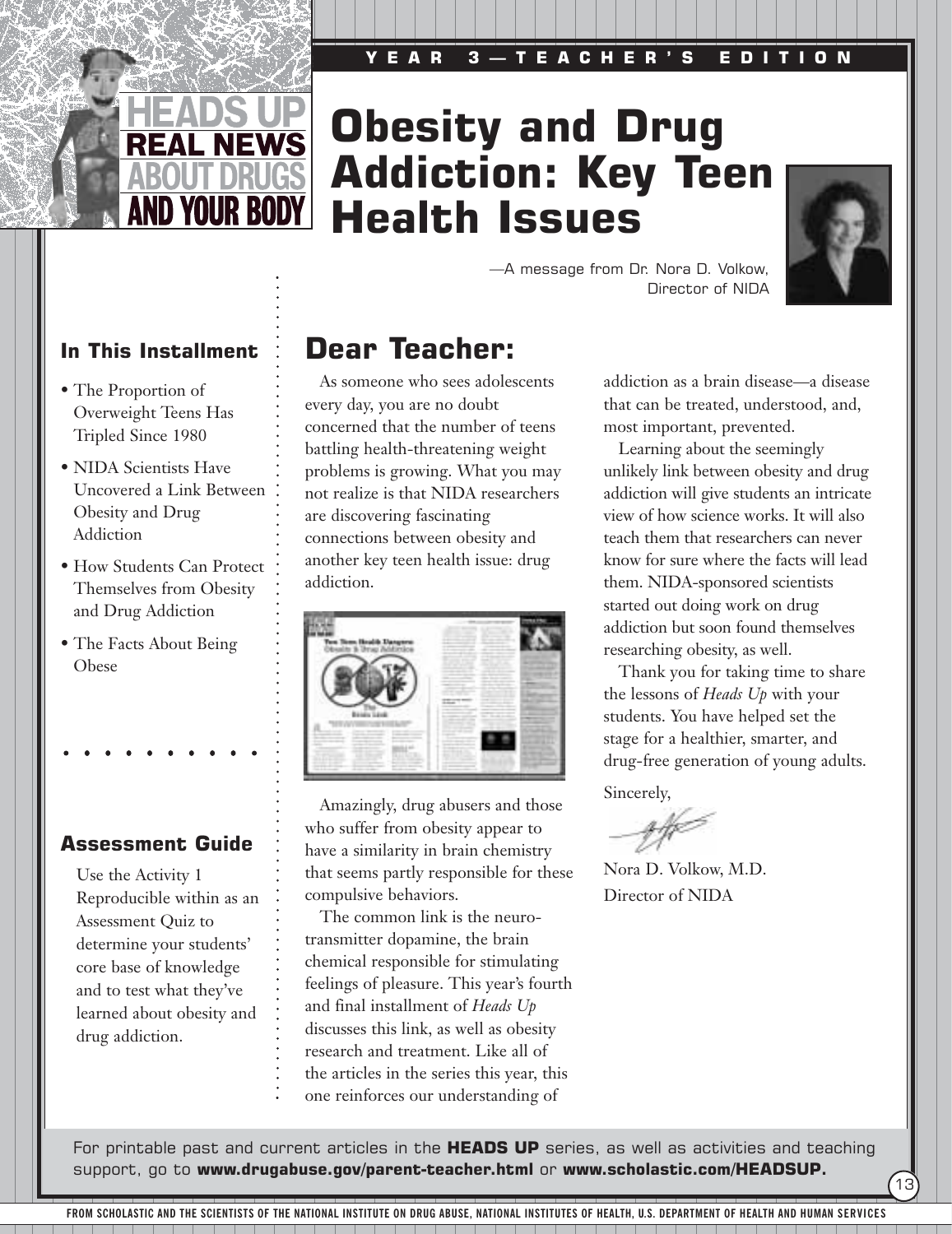**Preparation:** Before beginning the lessons, make two photocopies for each student of Activity 1 Reproducible "Obesity and Drug Addiction—What Do You Know?" (page 15) for a pre-text and post-text quiz and one copy for each student of Activity 2 Reproducible "Dangerous Cravings and the Brain" (page 16).

### **Lesson 1: Obesity and Drug Addiction—What Do You Know?**

**OBJECTIVE** To give students information about the connection between drug addiction and obesity; to increase students' understanding of addiction and the brain; to broaden students' understanding of the scientific process; and to assess students' knowledge of the topics before and after reading the article

### **NATIONAL SCIENCE EDUCATION STANDARDS**

Life Science; Technology; Science in Personal and Social **Perspective** 

### **WHAT YOU WILL DO**

• Before beginning the lesson, hold a class discussion based on these questions: "Are there more teens who have weight problems now than in the past?" "How big of a problem

is obesity?" "Could there be a connection between obesity and drug addiction?"

- Tell students that they are going to find out how much they know about food addiction and its connection to drug abuse. Distribute copies of Student Activity Reproducible 1. Tell students to write their names on the paper and label it No. 1. Then have them answer the questions. Collect and grade the papers.
- Have students read the article, **"Obesity and Drug Addiction: The Brain Link."** Next, hold a discussion based on these questions: "What is the connection between obesity and drug addiction?" "How can this connection help scientists understand how to treat and

prevent both conditions?"

- Next, tell students it's time to find out how much they've learned. Give them a second copy of Student Activity Reproducible 1. Tell them to write their names on the paper and label it No. 2. When students have finished, collect the papers and score them.
- Wrap up the lesson by discussing the "chicken-andegg" question from the article: "What comes first, obesity or drug addiction, or a low level of D2 receptors in the brain?"

#### **ANSWERS TO REPRODUCIBLE QUIZ ON PAGE 15:**

1. d; 2. c; 3. c; 4. b; 5. d; 6. b; 7. c; 8. c; 9. d; 10. a.

### **Lesson 2: Dangerous Cravings and the Brain**

**OBJECTIVE** Students use scientific data to draw conclusions about the effect of increasing D2 dopamine receptor levels in the brain.

### **NATIONAL SCIENCE EDUCATION STANDARDS**

Science as Inquiry; Science in Personal and Social Perspective

### **WHAT YOU WILL DO**

- Tell students that scientists know that D2 receptor levels are lower in people who suffer from obesity or drug or alcohol addiction. Ask students why they believe this is so.
- Explain that students will read about an experiment in which

14

alcohol-addicted and nonalcohol-addicted rats were medically altered to increase D2 receptor levels in their brains. The researchers compared the alcohol intake of the rats before and after the treatment. Ask students: "If increasing the D2 receptors causes the alcoholaddicted rats to stop drinking, what might be the implications for humans?"

- Distribute Student Activity Reproducible 2. Have students complete it.
- Wrap up the lesson by asking students to speculate on how this experiment and others like it might lead to useful treatments for addiction.

#### **ANSWERS TO REPRODUCIBLE QUESTIONS ON PAGE 16:**

1. Yes, the increase in D2 receptors led to a drop in alcohol consumption. 2. Alcohol consumption fell in both groups, but the percentage drop was larger among the alcohol-addicted rats. In the non-alcohol-preferring rats, the D2 increase almost totally abolished alcohol consumption. In the rats that preferred alcohol, it reduced alcohol consumption to the level normally seen in non-alcohol-preferring rats. 3. This was done as a control to show that it wasn't the pressure of the needle itself but the D2 receptor gene causing the change in consumption.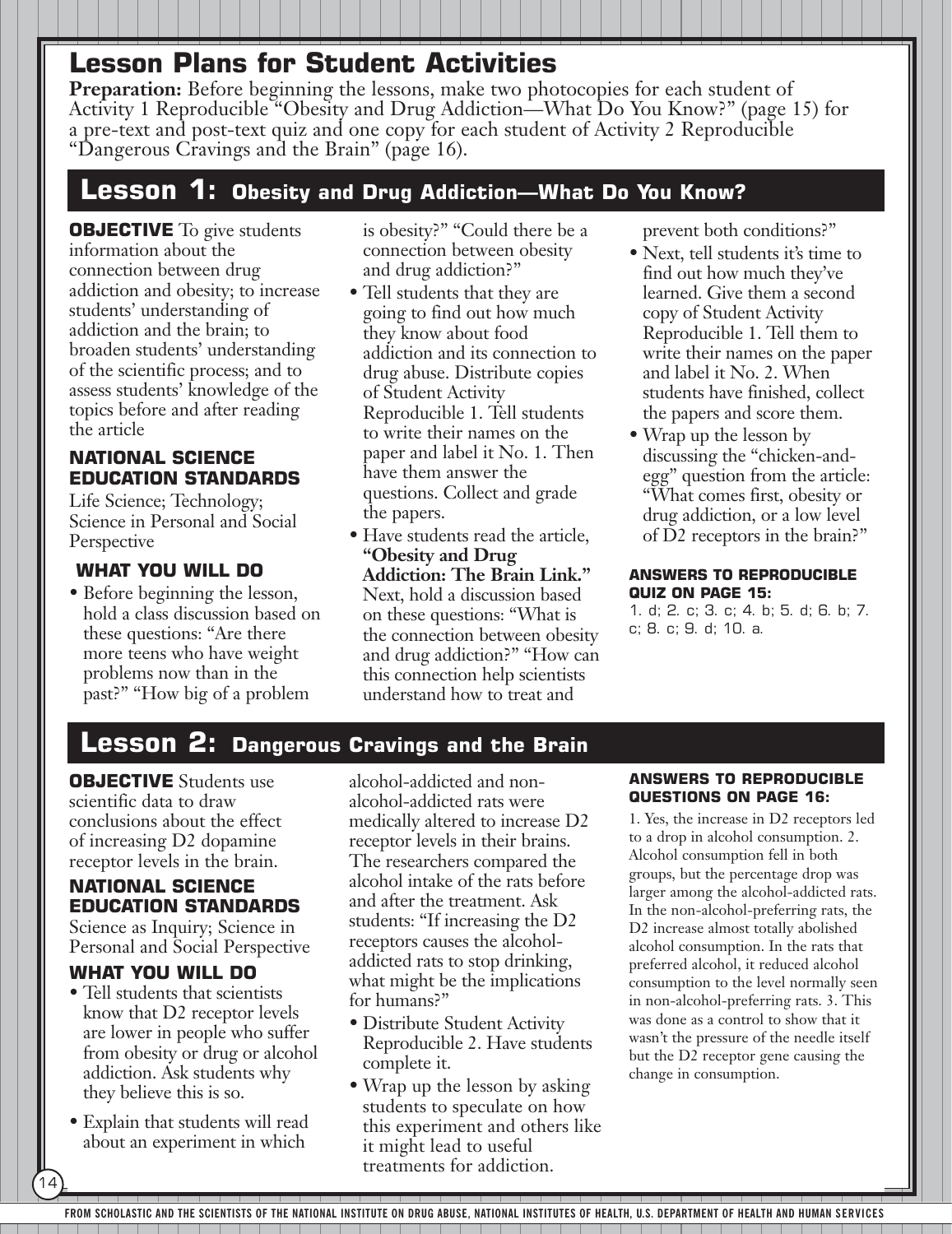**STUDENT ACTIVITY REPRODUCIBLE 1**

#### ADS UP **Obesity and Drug Addiction— REAL NEWS What Do You Know?** BOUT DRUG AND YOUR BODY

**Test your knowledge of obesity, drug addiction, and the possible connection between the two by taking this quiz. Circle the correct answer to each question.** 

### **1. Between 1980 and 2002, the proportion of overweight teens in the United States**

a. didn't change.

b. doubled.

c. fell by half.

d. tripled.

### **2. What percentage of U.S. teens is at risk for becoming overweight or obese?**

- a. 5 percent
- b. 10 percent
- c. 15 percent
- d. 20 percent

### **3. Which of the following health problems is not associated with obesity?**

- a. diabetes
- b. arthritis
- c. schizophrenia
- d. heart disease

### **4. In what organ did researchers find similarities between obese people and people addicted to drugs?**

- a. stomach
- b. brain
- c. skin
- d. lungs

### **5. Which natural chemical activates the brain's reward circuits?**

- a. insulin
- b. norepinephrine
- c. endorphins
- d. dopamine

### **6. People addicted to drugs and obese people tend to have lower-thannormal numbers of**

- a. brain cells.
- b. D2 receptors.
- c. insulin receptors.
- d. family members.

### **7. People addicted to drugs tend to have damage to a part of the brain responsible for judgment and impulse control. It is**

- a. the brain stem.
- b. the hypothalamus.
- c. the prefrontal cortex.
- d. the cerebrum.

### **8. Teens with a body mass index (BMI) above the 95th percentile are considered**

- a. underweight.
- b. normal weight.
- c. overweight.
- d. obese.

### **9. Which of these boosts the number of D2 receptors in the brain?**

- a. overeating
- b. drinking alcohol
- c. reading
- d. exercise

### **10. If you think you are overweight, you should**

a. check with your doctor.

15

- b. buy a diet book.
- c. diet immediately.
- d. run 10 miles.